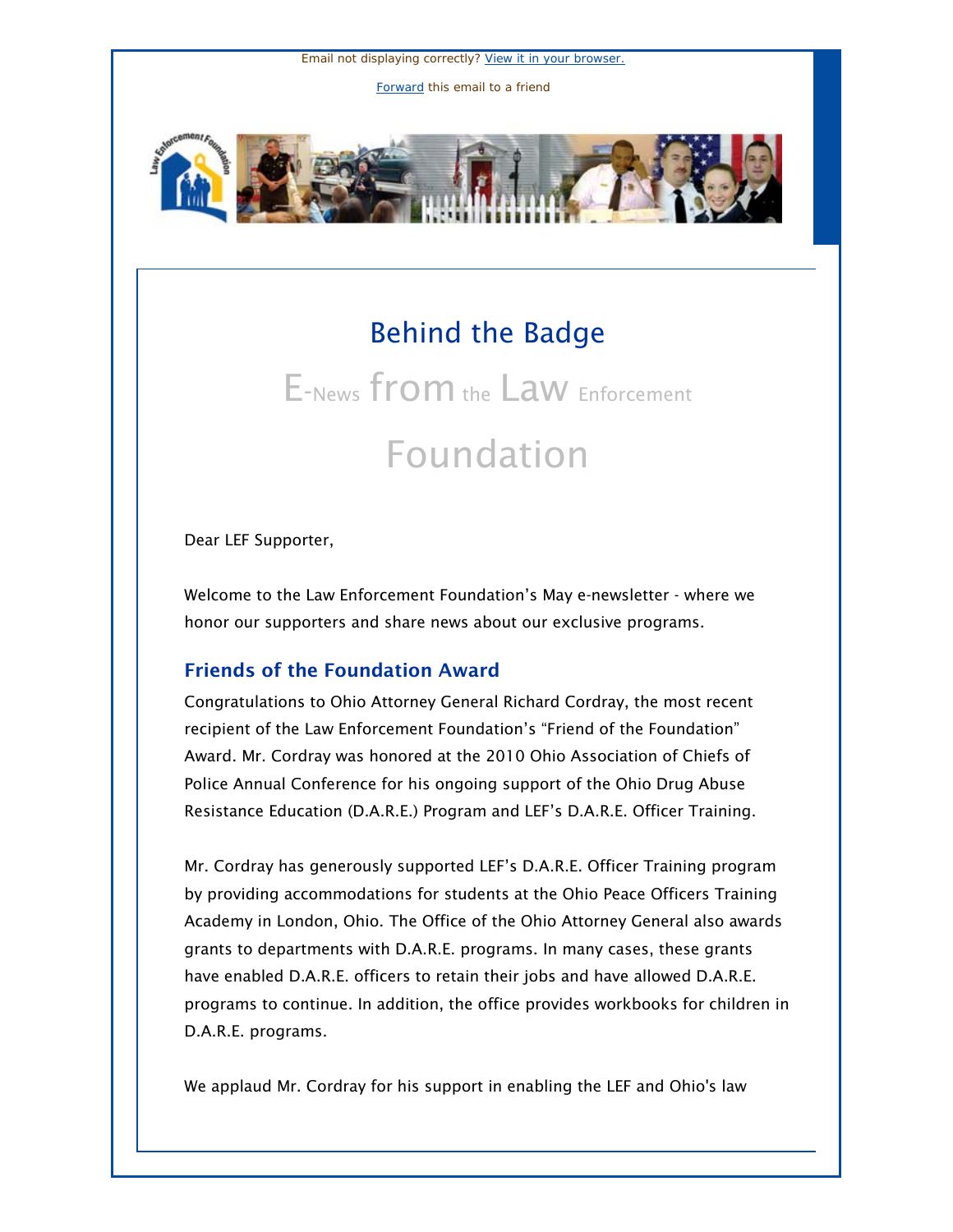enforcement agencies to continue these vital programs and their positive impact on Ohio's children and communities.

### Week Two of Police Executive Leadership College (PELC) Class 56

In our April newsletter, we welcomed PELC Class 56. After successfully completing Week One of their training in April, the 29 attendees advanced to Week Two of this unique education course in mid-May. During the second session, officers focused on learning "Effective Listening and Speaking" skills by completing modules on Effective Written Communication, Team Development, Media Management, and Leadership: Vision, Mission, and Values.

The comprehensive and challenging PELC curriculum was developed by a committee of police executives and academicians and is regularly reviewed to ensure that it remains current and continues to meet the unique needs of Ohio's law enforcement executives. Change – both personal and organizational – is a continuing theme across the curriculum.

*PELC is one of the Law Enforcement Foundation's exclusive programs. If you are interested in sponsoring the program or a student of PELC, please contact Donna Braxton at [donna.braxton@oacp.org](mailto:donna.braxton@oacp.org) or 614-761-4630.*

#### Safety Tips for Dealing with Solicitors\*

Warm weather often brings an increase in door-to-door solicitation. Follow these safety tips when strangers visit your home with sales offers.

- Do not invite strangers into your home. If you feel uncomfortable, talk through a locked storm or screen door.
- Solicitors are required to carry a Solicitors Permit from your city or other local government authority. Ask the solicitor to show this permit.
- If a solicitor does not have a permit, call the police. Your local police department will be able to run a records check, verify the person's identity, log information and give notice about the law. If solicitors persist, they can be cited and /or arrested for criminal trespass.
- When you are not home, leave your TV, radio, and/or lights on. Some burglars may knock on your door posing as a solicitor. If they think you